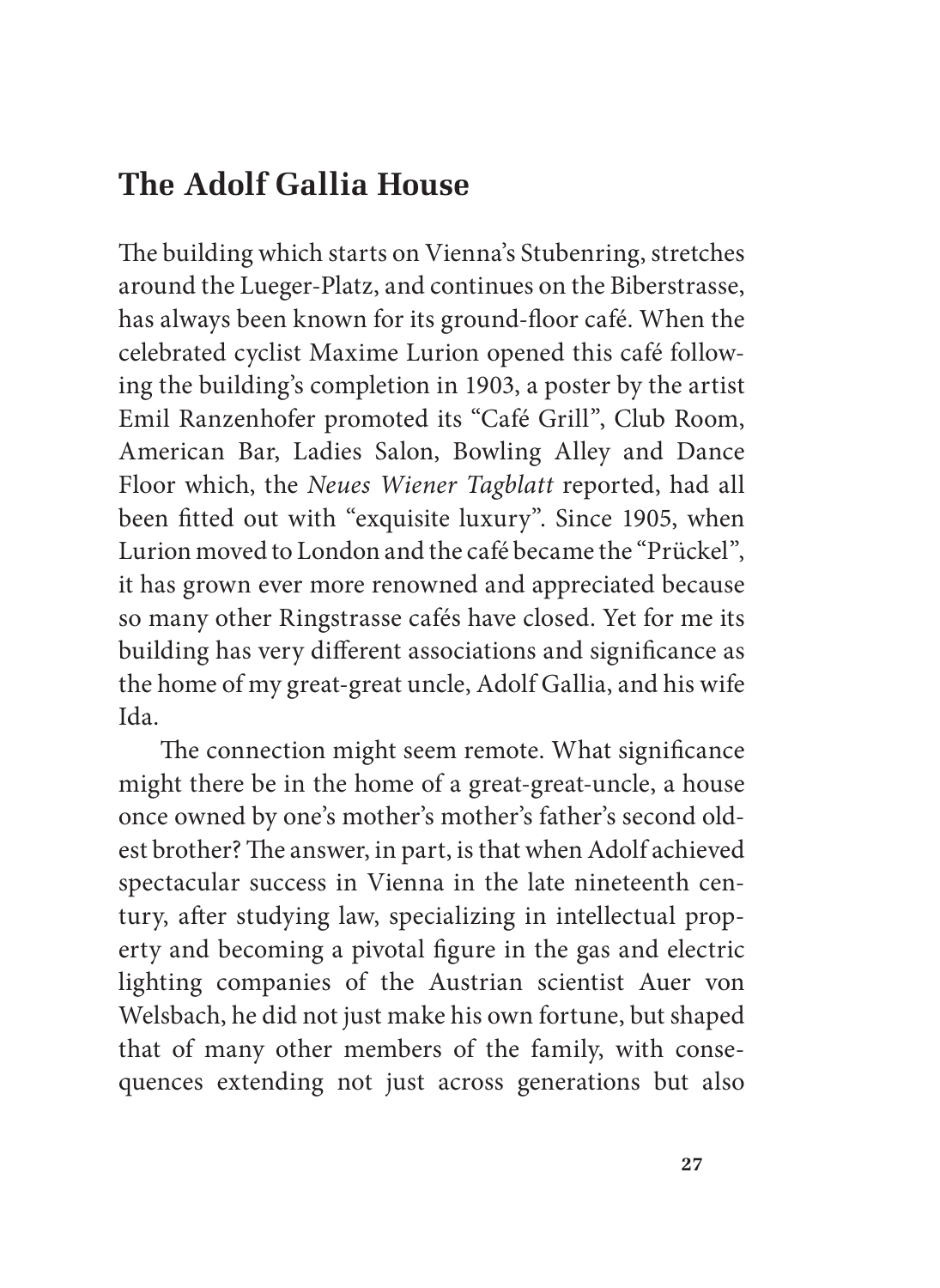across continents. The beneficiaries of Adolf's success included not only his younger brother Moriz, who was my great-grandfather, but also my grandmother Gretl, my mother Anne and to some extent even my brother Bruce and me, both born in Australia in the 1950s.

The annual editions of the Viennese street directory Lehmann reveal Adolf's success. It is a journey which starts with Adolf renting ever bigger apartments and larger legal chambers at better addresses. He begins in the Naglergasse in the First District in the early 1880s; moves to the Goldschmiedgasse, close to the Stephansdom; goes next to the Dorotheergasse, still in the First District; then tries the Maximilian- or Rooseveltplatz at the bottom of the Ninth District between the Votivkirche and the Schottenring. Finally, in 1902, Adolf and his wife Ida buy the corner block on the Stubenring and erect their own building there, which is largely rented out, but also houses Adolf's legal chambers and Adolf and Ida's apartment. After they move to this building late in 1903, when Maxime Lurion also opens his café, they never move again. Although they have no children, Adolf and Ida occupy the most prestigious apartment on the first floor or "Nobelstock", which stretched along the full length of the building on the Stubenring and almost the full length of the building on the Lueger-Platz.

The scale of this building, designed by the Viennese architect Jakob Gartner, who was a member of the extended Gallia family, never ceases to amaze me. Gartner's typical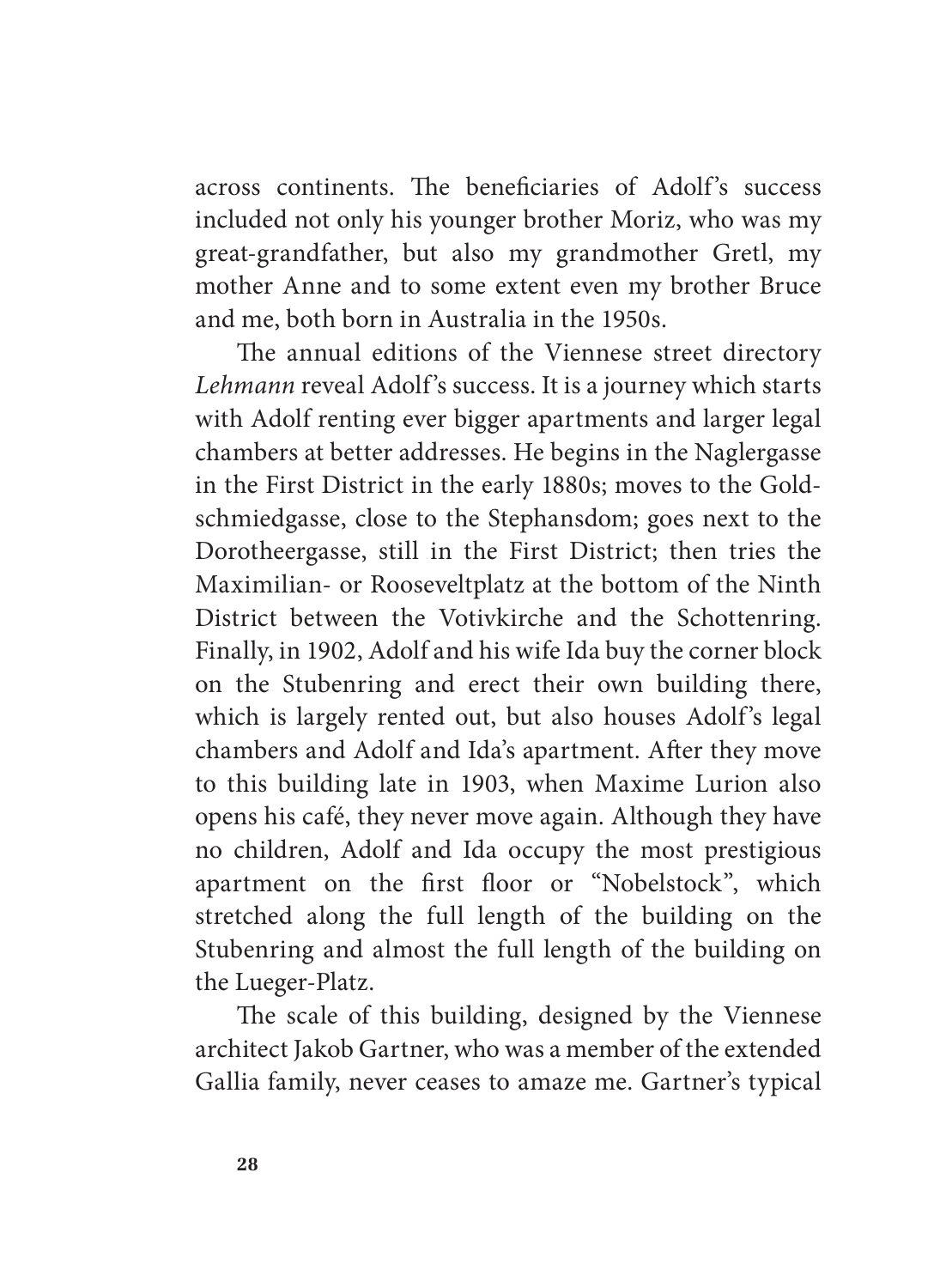formula, when he had secured commissions from members of Jewish families such as Adolf, who achieved great success under the Habsburgs, was to give expression to his clients' new wealth and status by following the traditional schema of the Palais with facades which were as monumental as possible. Yet Gartner also introduced some Secessionist elements so that his patrons would appear to be embracing progress too. This "gemässigte Moderne" or "moderate modernity" is also apparent in the surviving ceilings and wall decorations of Adolf and Ida's apartment - above all, in Ida's ovoid boudoir, the apartment's most beautiful room, which had its own corner balcony offering spectacular views on the dome of the Karlskirche and the spire of the Stephansdom.

This immense wealth – and manifest delight and pride in it - was combined not just with liberal if not socialist politics, but active political engagement expressed above all through Adolf's support for Die Zeit, the Viennese weekly magazine which became a newspaper in mid-1902, supported by two million Kronen in new capital, with the goal of providing daily, independent, radical social and political commentary. Like Auer von Welsbach, Adolf became a shareholder and board member, with Adolf also serving as the company's deputy chairman. The diaries of the critic, essayist and dramatist Hermann Bahr, who was one of Die Zeit's editors, reveal that he was in frequent contact with Adolf a year later and was eager for some form of assistance which, in June 1903, Adolf appeared unwilling to give. But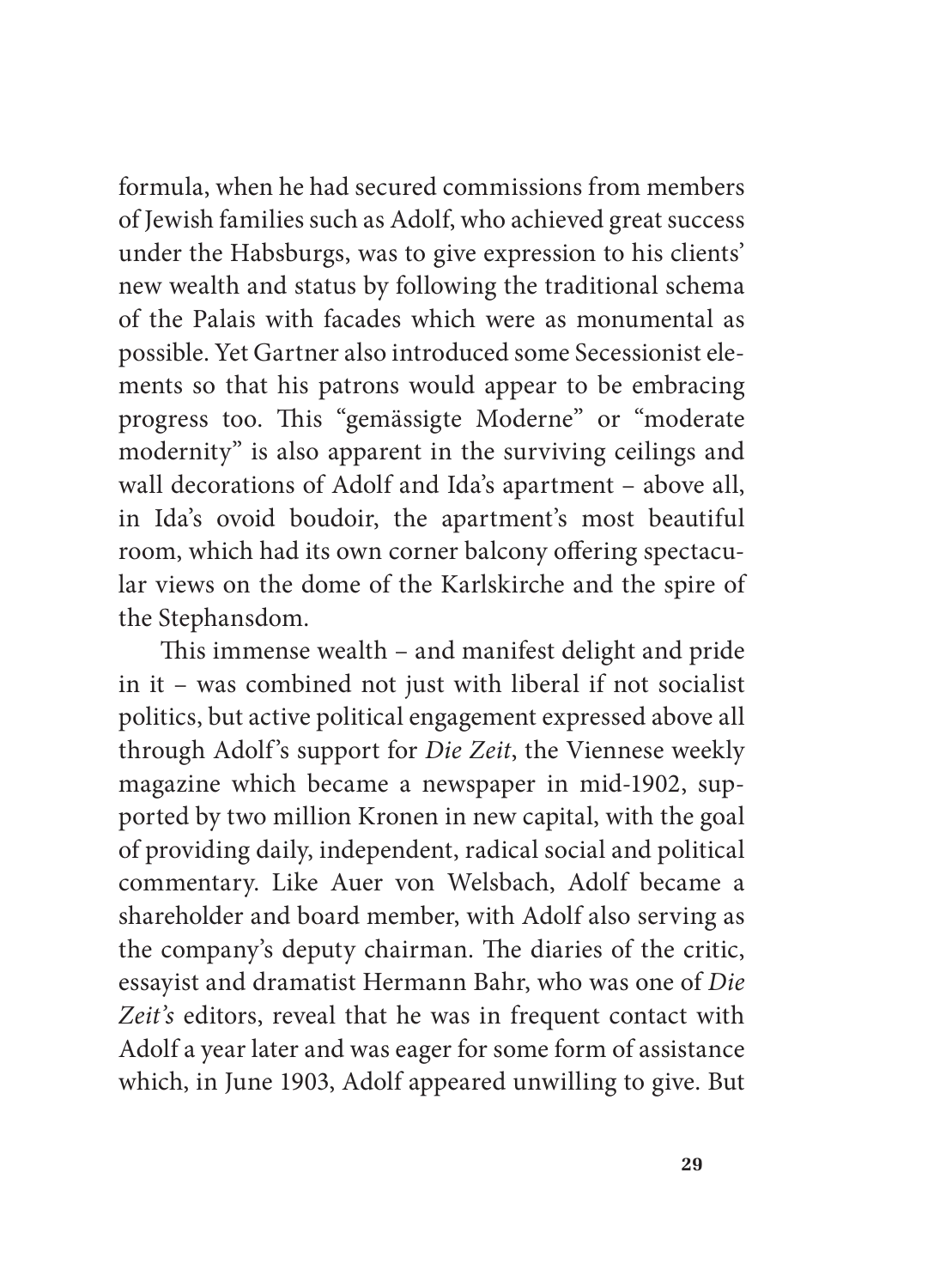it may be that a meeting between Bahr, Auer and Adolf that July had a different outcome as Auer and Adolf were soon "rumoured to have given Die Zeit a third million".

The building on the Stubenring comes to life in the diaries kept by my grandmother Gretl. The apartment was where, having first seen Puccini's "La Bohème" at the Hofoper, the eighteen-year-old Gretl would spend New Year's Eve at the end of 1913 and dance the tango with her younger sister Käthe. The apartment was also where, having become engaged in 1915 to a young Viennese architect called Norbert Stern, whose mother was very close to Ida, Gretl would have her most spectacular engagement party, which would see Ida use for the first time her newly acquired set of "Flora Danica", the celebrated, hand-moulded, handpainted porcelain decorated with Danish plants made by "Royal Copenhagen". The "Café Prückel" was where, as Gretl's engagement with Norbert almost immediately fell apart, his mother met Ida while Norbert went upstairs to consult with Adolf in his chambers and discuss what they should do

This house would pass out of the family after Adolf died in 1925, followed by Ida in 1929: the last memories of the family apartment would come from my mother Anne, who was most struck by a white bear rug - head and all - underneath the grand piano in the salon. In her will, Ida instructed that the house be sold as part of dividing the bulk of her estate between twenty-four nephews and nieces, with my grandmother Gretl the biggest beneficiary, receiving almost